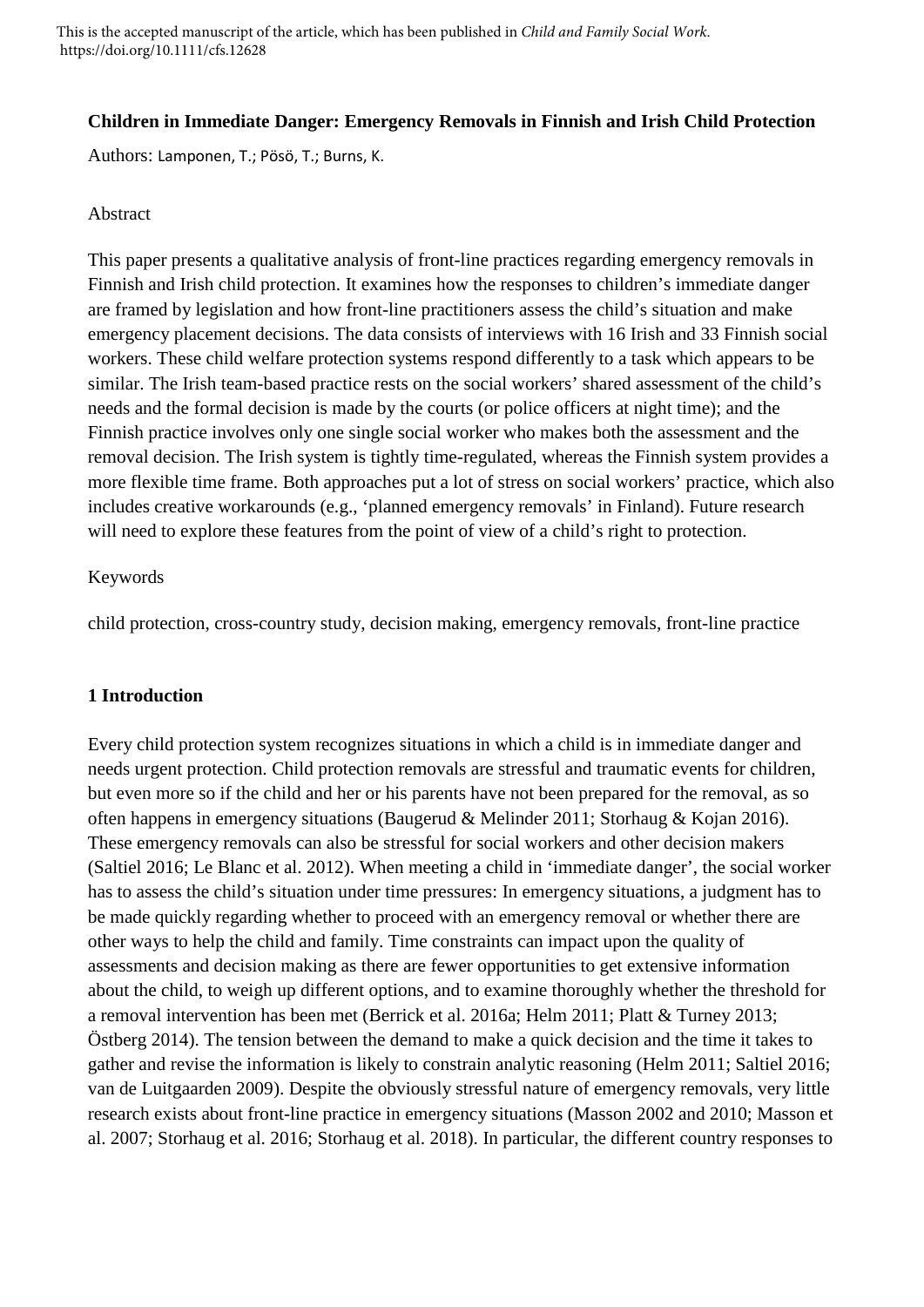organising front-line removal practices are only occasionally highlighted in child welfare literature (Burns et al. 2017a; Stafford et al. 2012).

In this paper, we aim to contribute to the existing knowledge base by examining emergency removals in Finland and the Republic of Ireland (hereafter, Ireland). Both countries have emergency removal systems and clearly articulated thresholds for emergency placements. Yet, as the front-line practice of responding to emergency removals is located in the wider social contexts of child welfare (Smith & Donovan 2003; Glisson et al. 2012; Berrick et al. 2015), there are reasons to assume that there are also some differences that we can learn from. The cultural view on family in Ireland is a mix of traditional values and modernity, with families sharing the responsibility with the state to provide for the needs of people facing social risks (Forsberg & Toivonen 2018). The Irish child welfare system has historically had high thresholds for access to social services in general, but there is a concerted ongoing process of changing this since the establishment of a new dedicated Child and Family Agency (also known as Tusla) in 2014. Finland, among other Nordic countries, has modernised its family legislation early and provides universal benefits and services to families with children (Eydal & Kröger 2010).

In comparative child welfare literature, the Irish child protection system belongs to those orientated towards protecting children from risks, whereas the Finnish child protection model is orientated to providing services for children at a low threshold level (Burns et al. 2017a; Pösö & Huhtanen 2017). The number of children in out-of-home care is considerably higher in Finland than in Ireland: 9.6 per 1,000 children to 5.5 in Ireland in 2012 (Burns et al. 2017a.)

The different system and value orientations motivate us to examine first how the responses to children's immediate danger are provided for in legislation and how front-line practice is organised to meet the criteria set by legislation. We also provide the available statistical information about emergency removals. Second, we analyse how front-line practitioners assess the child's situation and test the criteria for emergency removal and immediate danger within each country. The interviews with 49 social workers make this a study of social work and law-in-action (Dingwall et al. 2014). The findings demonstrate that the legislative and organisational contexts differ, but frontline practices in both countries also share several commonalities. However, there is one fundamental difference in practice: the separation of assessments from decision making in Ireland, whereas in Finland the social worker undertakes the assessment and also makes the removal decision.

# **2 The legislative context of emergency removals**

# *Finland*

Emergency removals make a distinctive category in Finnish legislation (Child Welfare Act 417/2007, Paragraph 38). They belong to the repertoire of out-of-home placements entitled by the Child Welfare Act. Emergency placement can be introduced if the child is in immediate danger (Section 39). In addition, the criteria for a care order should be met. They are as follows (Section 40):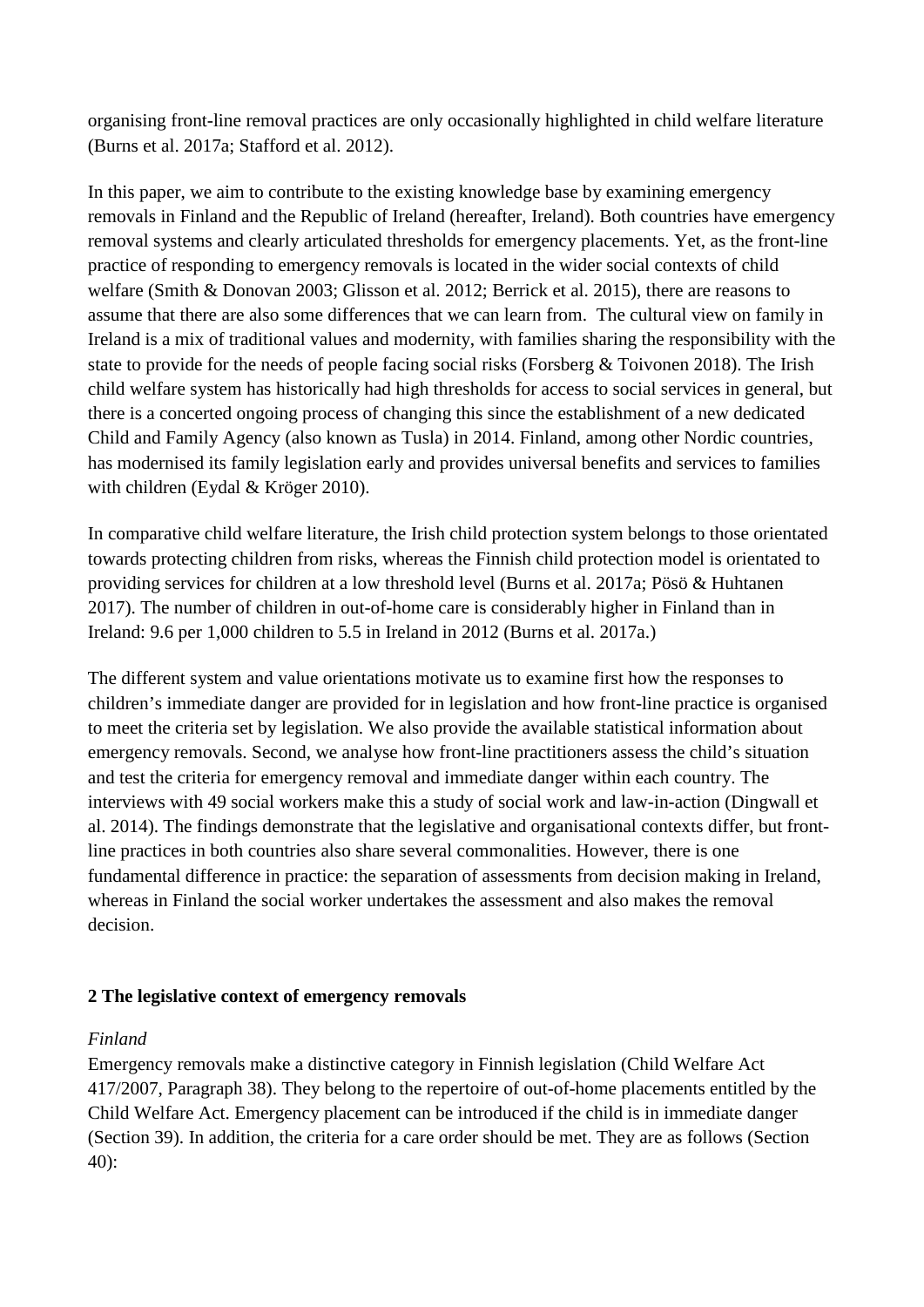- The children's health and development is seriously endangered by lack of care or other circumstances in which they are being brought up.
- They seriously endanger their health or development by abuse of intoxicants, by committing an illegal act other than a minor offence or by any other comparable behavior.
- The in-home services would not be suitable or possible for providing care in the interest of the child concerned or if the measures have proved to be insufficient.
- And substitute care is estimated to be in the child's best interest.

*Immediate danger* is further defined by the Ministry of Social Affairs and Health (Kuntainfo 2015) so that emergency placements are to secure the child's safety in situations in which the child cannot safely stay at home and her or his well-being cannot be safeguarded by in-home measures. The threat to a child's safety can be either physical or mental. Consequently, the threshold for emergency removal of a child into state care is high. The legal implications of the emergency placement are similar to those of a care order: The parents' rights are restricted and restricted measures, such as the restriction of contact and movement, can be introduced during the placement (Pösö & Huhtanen 2017). In emergency situations, it is also possible to place the child in an out-ofhome placement according to the "in-home services" regulations, which are voluntary and meant to be short term (Paragraph 37); however, we exclude them from our exploration in this paper.

According to Child Welfare Act, emergency placement decisions are made by a social worker and are valid for 30 days. The removal should be terminated when the need expires. This decision can be extended for up to 60 days by a social work manager in the municipal social welfare agency if the period of 30 days is not sufficient to find relevant supportive services for the child and the family, or if the preparations for a care order require more time. All municipalities are obliged to have a social worker available at all times (24/7) to assess children's needs and to make related decisions. The court is only involved in emergency placement decision making in appeal cases. The placement can be either in a foster home or a residential institution. When making the decision, the opinions of the parents and child should be consulted; such consultation may be waived in cases of serious emergency or if special conditions are met (Child Welfare Act 417/2007, § 39a). Besides the legislation and the instructions given by the Ministry of Social Affairs and Health (mentioned above), no nationwide manuals guide social workers in their assessment and decision- making. Consequently, social workers build their decision on their professional interpretation within the provided legal framework.

### *Ireland*

In Ireland, there are a number of pathways for the reception of a child into state care in emergency situations. Child welfare services in Ireland are typically a weekday, 9 a.m. to 5 p.m. service. Outside of these times, An Garda Síochána (the police) deals with child welfare emergencies. The Child Care Act 1991 empowers the police (under § 12) to enter a home without a warrant and remove a child to a place of safety (foster placement or a hospital). In November 2015, a limited national emergency out-of-hours child welfare social work service was launched to provide social work consultation, advice, and a placement service for An Garda Síochána (Child and Family Agency 2017a). Although this is a national service, there are a few regional social work services providing a more comprehensive service including call-outs, but nowhere near as comprehensive as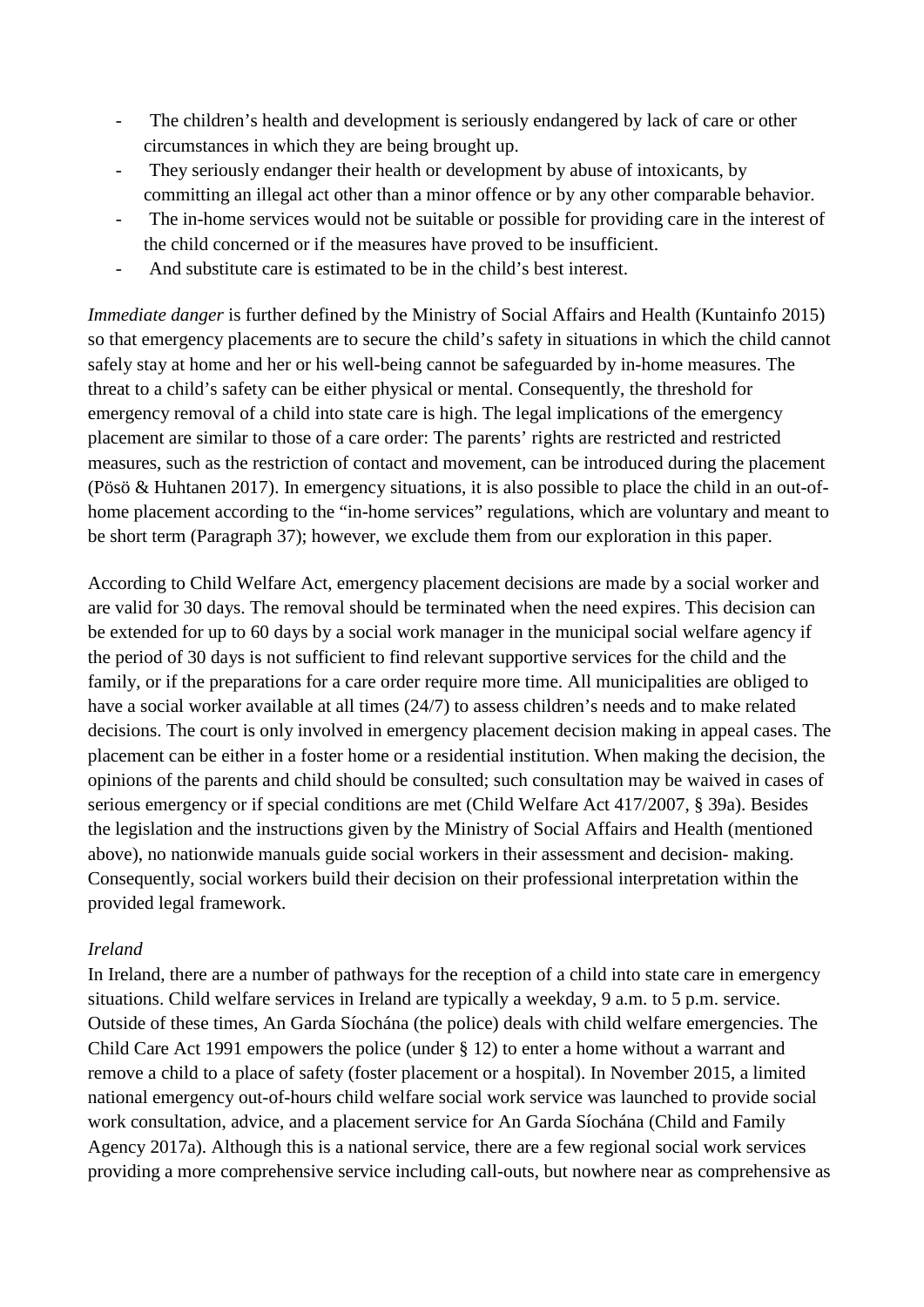the Finnish 24/7 service. The threshold for an emergency removal by An Garda Síochána under Section 12 of the Child Care Act 1991 is created by exceptional circumstances where

- a. there is an immediate and serious risk to the health or welfare of a child and
- b. it would not be sufficient for the protection of the child from such immediate and serious risk to await the making of an application for an emergency care order (ECO) by a health board (the Child and Family Agency) under Section 13.

The Child and Family Agency then has 72 hr to decide whether a child can return home or whether to apply to the District Court for an ECO (§ 13), which, if secured, can last for 8 days. A single judge is the decision maker in the District Court, which is the lowest level court in Ireland. During emergency situations occurring during weekdays and daytime hours, social workers in the Child and Family Agency have two options available to them: voluntary care  $(\S 4)$  and an ECO  $(\S 13)$ . In voluntary care, parents can voluntarily agree to their child being placed in state care. Where an agreement cannot be reached, the Child and Family Agency can apply to the District Court for an ECO. Courts can grant an ECO when there is reasonable cause to believe that

- a. there is an immediate and serious risk to the health or welfare of a child, which necessitates his or her being placed in the care of a health board (the Child and Family Agency) or
- b. there is likely to be such risk if the child is removed from the place where he or she is for the time being (Child Care Act 1991, §13).

National and local guidelines and practice manuals instruct social workers further about how to act in emergency situations.

ECOs can be granted with parental consent, or they can be contested in court. Courts can also grant ECOs on an ex parte basis (i.e., without a parent in court). If the emergency situation has not stabilized and a child needs to stay in state care, the Child and Family Agency would then need to apply to the District Court for an interim care order (ICO), which can last for 29 days, and this order can be renewed on an ongoing basis.

In sum, legislation in both countries puts a high threshold for removing a child in emergency situations if voluntary services are not sufficient. There must be a clear and immediate danger and serious risk posed to the child. Both countries also have established practices in such situations, which in Finland are called "emergency placements" and in Ireland are called ECOs. Decision makers differ considerably (judge in a court vs. social workers). These will be explored further in the following sections.

# **3 The profile of emergency removals in Finland and Ireland**

The numbers of emergency removals are presented in the annual Finnish national welfare statistics, whereas the Irish numbers are not available in the same way. Table 1 presents, however, the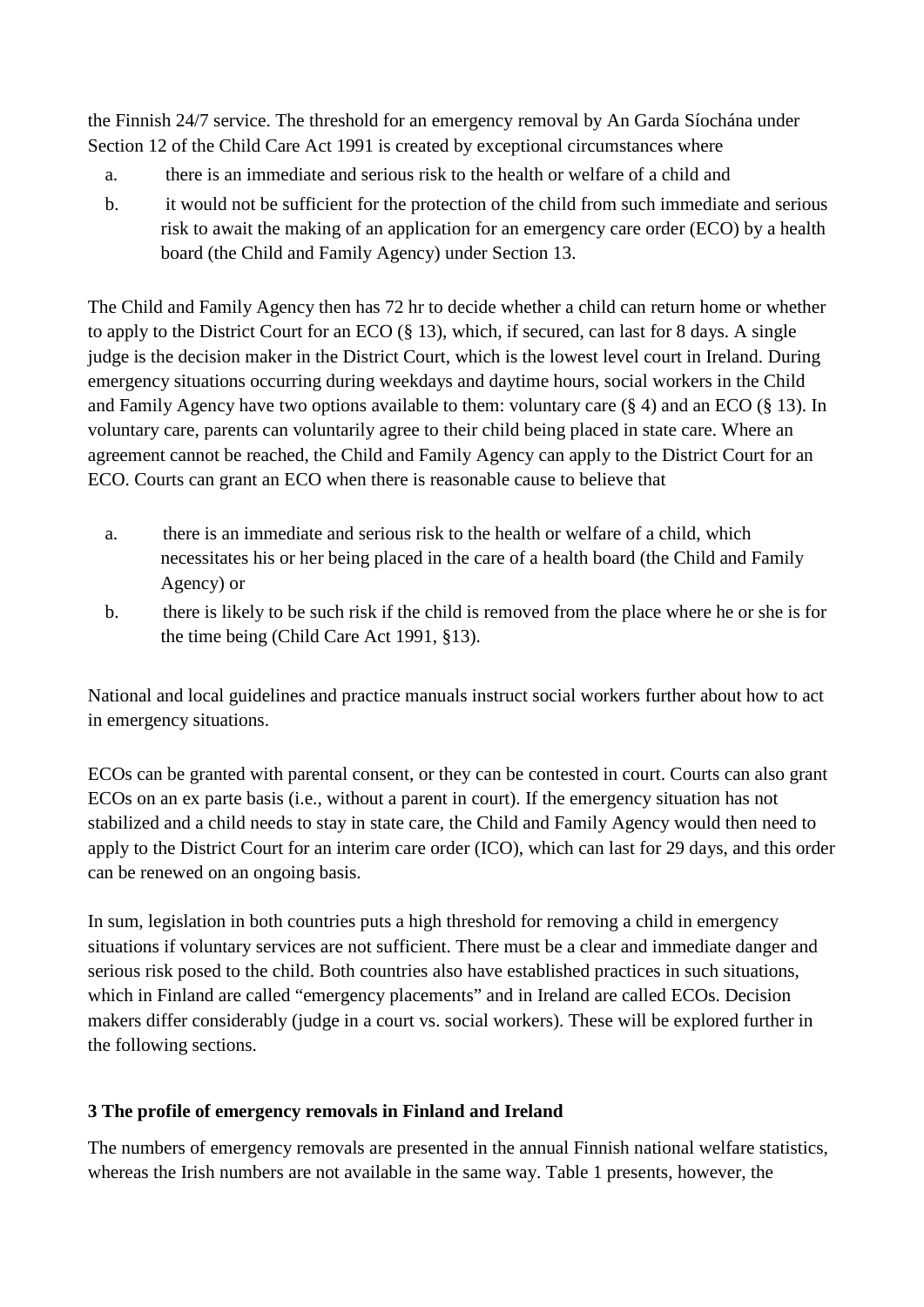existing information, demonstrating a considerable difference in the numbers. The emergency removals are much more common in Finland (3,625 in 2015) than in Ireland (944 in 2015).

|                                                                                  | 2000              | 2005              | 2010              | 2015                                                                           |
|----------------------------------------------------------------------------------|-------------------|-------------------|-------------------|--------------------------------------------------------------------------------|
| Finland $(1)$                                                                    | 940/0.1%          | $1,672/0.2\%$     | 3,412/0.3%        | 3,625/0.3%                                                                     |
| Ireland,<br>emergency<br>care orders<br>(District)<br>Court) $(2)$               | No data available | No data available | No data available | 236/0.02% (Tusla ECO data)<br><i>or</i><br>349/0.03% (Courts service ECO data) |
| Ireland,<br>section 12<br>emergency<br>removals by<br>An Garda<br>Síochána $(3)$ | No data available | No data available | 745 / 0.06%       | 718/0.06%                                                                      |

Table 1: Statistics on emergency removals (total number during the year) and the number emergency removals as a percentage of all children under 18 in Finland and Ireland\*

\* The data in this table relates to the number of decisions and the figures do not equate to the numbers of children. Sources:

1) Lastensuojelu (2016, appendix table 3) and Sotkanet (2018).

2) Child and Family Agency (2017b) and Courts Service (2017).

3) Shannon (2017).

The amount of emergency placements has grown constantly during the 21st century in Finland (as shown in Table 1). It has been speculated that the growth reflects the changes in the child protection system and its decision-making system since the latest Child Welfare Act was introduced in 2007 (Lamponen 2016; Pösö & Huhtanen 2017). Also, child protection practitioners have experienced heavy caseloads in the last decade, and there have been insufficient appropriate preventative services, which may have led to more families ending up in crisis and children experiencing immediate danger. The existing reports suggest that emergency removals are linked with parents' substance abuse and mental health problems, as well as with adolescents' behaviou r. Roughly half of the children are between the ages of 13 and 17 (Pösö & Huhtanen 2017). In addition, children are often placed in emergency care repeatedly, and especially teenagers often are taken into care as a continuation from an emergency placement (Lamponen 2016).

The Court Service (2017) annual report in Ireland highlighted that District Courts grant a high percentage of the ECO applications made by the Child and Family Agency: 349 of 357 ECO applications were granted in 2015. This data are in conflict with Tusla data on ECOs, which noted that there were 236 ECOs in 2015. Tusla's figure represented 15% (236 out of 1,550) of all legal reasons for admissions to care (Child and Family Agency 2017b). There were 365 Section 12 outof-hours removals by An Garda Síochána in 2012 and 402 in 2013 (Burns et al. 2017b) and a markedly higher removal rate of 718 in 2015 (Shannon 2017). In the most recent Tusla "adequacy" report (Child and Family Agency 2017b), 528 children were placed in emergency accommodation in 2015 and there were 251 children (4% of the total number of children in care) in emergency care at the end of December 2015. ECOs and ICOs were more likely to be used for younger children,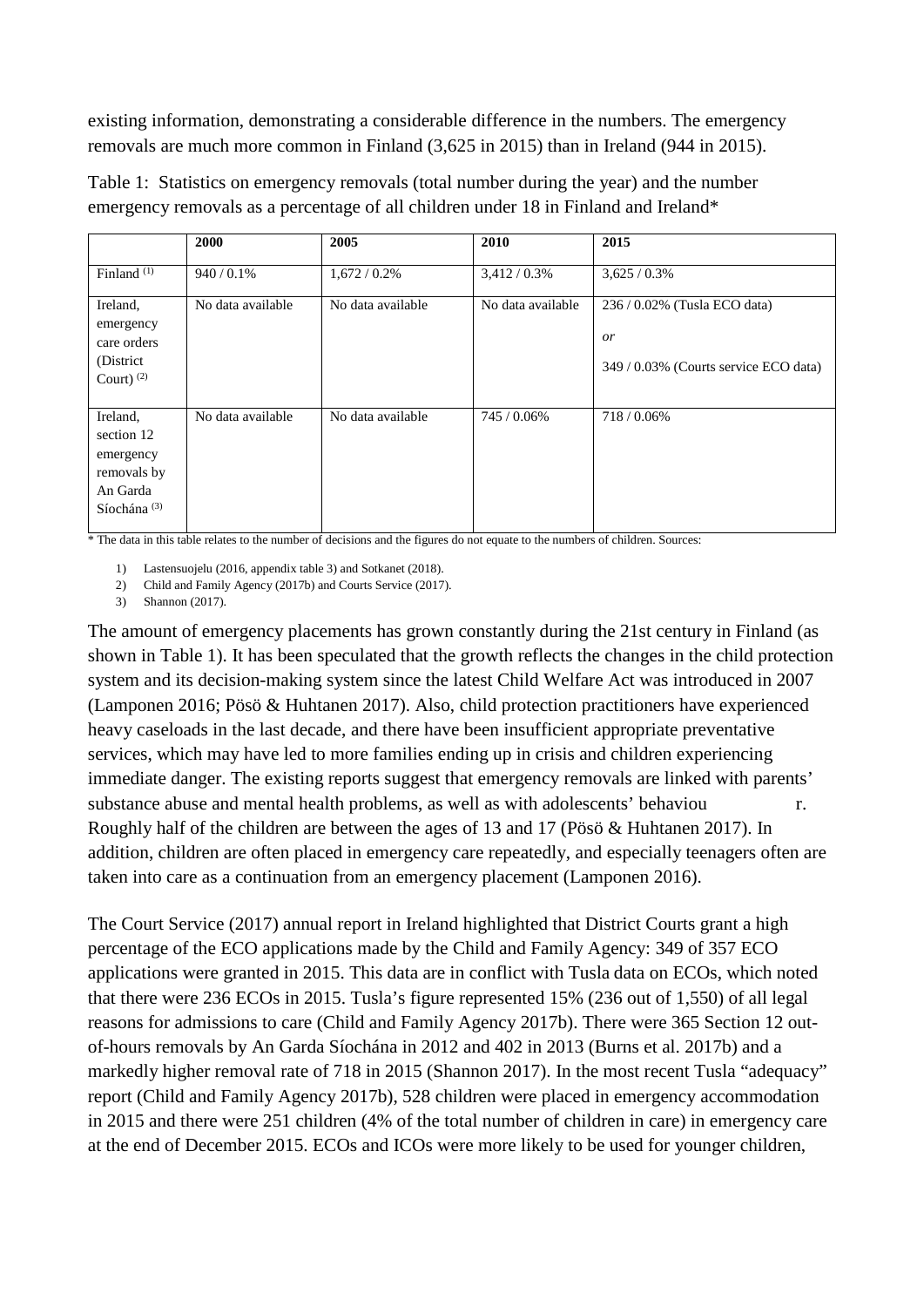with 30% of children in care being aged 0–4 years in care at the end of December 2015 (24% on an ICO and 4% on an ECO), which is a markedly different profile to the Finnish data presented above.

Research-based knowledge about emergency placements in Finland is very limited (Berrick et al. 2016). Although there has been a significant amount of legal research on the Child Care Act 1991 in Ireland, until recently, there has been little empirical research on the day-to-day operation of the Act, particularly the sections that facilitate the out-of-home placements of children. However, two significant studies have recently reported their findings on District Court child care proceedings (Burns et al. 2018; Coulter et al. 2015; O`Mahony et al. 2016a; O`Mahony et al. 2016b; Parkes et al. 2015). A further recently published study by Shannon (2017) was critical of the operation of Section12 by An Garda Síochána. He noted poor staff training for members of An Garda Síochána tasked with child protection removals after hours, and he was also critical of the level of communication between An Garda Síochána and Tusla, the Child and Family Agency. Furthermore, the new limited out-of-hours social work service to support An Garda Síochána was deemed inadequate due to its limited scope.

### **4 Research design**

As the interest of this study is to explore how the front-line practice of emergency removals is organized and how everyday practice is carried out in these two countries, semi-structured interviews were undertaken with child protection workers in Finland and Ireland. Interview guides included questions about "who, how, when and why" regarding the situations in which a child is in immediate danger, followed by questions about the interviewees' views on the present model and decision-making processes. They were also asked to describe one recent case and the concrete process of decision making in the selected case. The social workers invited to describe their experiences of what supported or inhibited their practice in emergency cases. The interviewees are experts in this research subject; hence, there was also unstructured time designed into the interview to allow for discussion on unplanned themes. The same researcher, the first author of this paper, undertook all of the interviews.

The interviews with Irish social workers  $(N = 16)$  in child protection teams in four Tusla offices took place between March and December 2015, including 11 social workers, four social work team leaders and one team manager (duty, intake, children in care, and fostering teams). In Finland, the interviews with social workers ( $N = 33$ ) were carried out as part of an ethnography study of the first author of this paper in three local child protection agencies in two Finnish municipalities during 2015–2016. One of the agencies provides social services in emergency situations of any kind on a 24/7 basis, whereas two agencies worked only during office hours on weekdays. The study received ethical approval from the ethics committee of the University of Tampere, Finland. Institutional approval was also sought and secured from relevant organizational bodies in both countries: Tusla, the Child and Family Agency (in Ireland), and municipal social protection agencies (in Finland). Permission was obtained from the team managers, and then interviews were agreed in co-operation with the local teams. The team managers asked volunteers to participate in the study in Ireland, whereas in Finland the researcher directly asked social workers to participate in the study.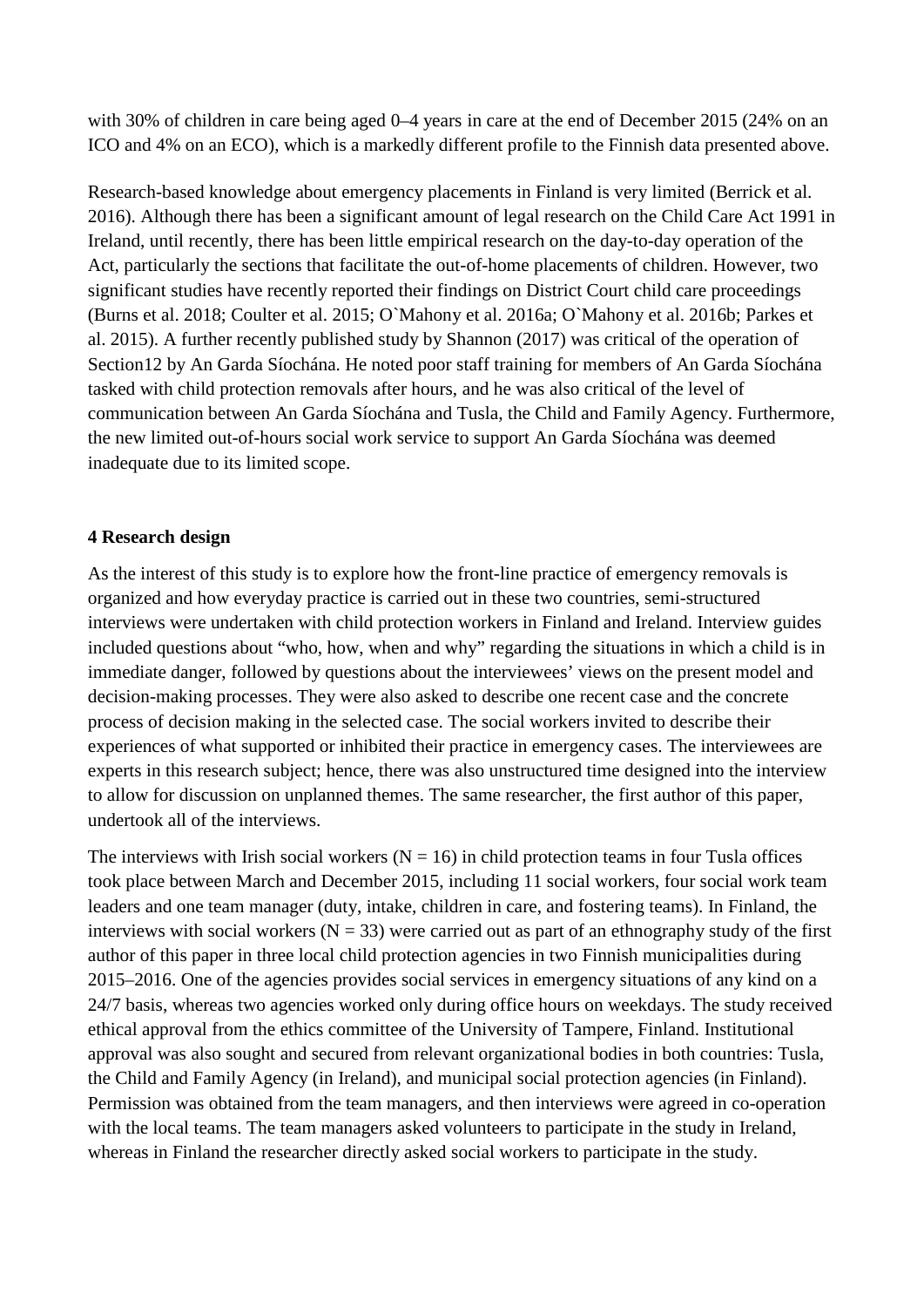The interview data was coded into themes using thematic analysis (Goffey & Atkinson 1996). The data was treated in a naturalistic way (see Gubrium & Holstein 2007) as a description of the practice given in the interview situation. The analysis focused first on how front-line social work is organized when a child in immediate danger becomes known to the agency. This is presented in the first empirical section. The second empirical section presents our analysis of how child protection practitioners talk about how they assess the needs of children in emergency situations and whether the threshold for an emergency removal had been met.

# 4.1 Limitations

In cross-country research, it is important that the complexities of each system and local nuances are accounted for in the study design and analysis. The analysis of the interview data was done in the original languages of the interviews, and translation took place only when presenting the findings. All of the research teams have practice and research expertise in one of the countries, and two team members could work both in English and in Finnish. This expertise, together with a regular checking process, ensured that an accurate picture of each system was portrayed and the analysis of the data from each country was grounded in local knowledge. Yet the risk of underinterpretation/overinterpretation of the differences and similarities across the countries remains, as the practices are embedded in complex social, historical, and cultural contexts. The lack of previous research on emergency removals did, in addition, challenge the analysis and interpretations. Due to the scale and nature of this study, the empirical findings should not be generalized to describe all the practices of emergency removals in either country. Further largescale studies to cover a greater number of municipalities/local authorities in both countries is required. In addition, as the focus was strictly on emergency removals, other forms of removals (such as voluntary placements in urgent situations), were excluded from the paper. Other important elements, such as the impact of emergency removals upon social workers' welfare, need to be the focus of future papers. In this paper, we also do not address the placement options for children, nor the overall workloads of practitioners and their impact on front-line practice with children in immediate danger. Nevertheless, we argue that it is important for social work practice to learn about the everyday experiences of how practices operate in different country contexts. For an individual social worker, such an analysis may highlight the strengths and weaknesses of her or his own practice and country context, which may otherwise remain unnoticed.

# **5 Empirical findings**

# *5.1 Two models of organising the front-line practice: Team response versus single social worker*

There are two different models for organizing the front-line practice of social workers who meet children in immediate danger: The Irish practice is organized in teams, whereas the Finnish model is the practice of one social worker. The different models of professional practice are also materialized by the physical organization of practice in the agencies studied. The Irish social workers are physically located close to each other in open office spaces, whereas the Finnish social workers have their own private rooms or share their room with one colleague. In both countries, the team managers have private offices located close to the team.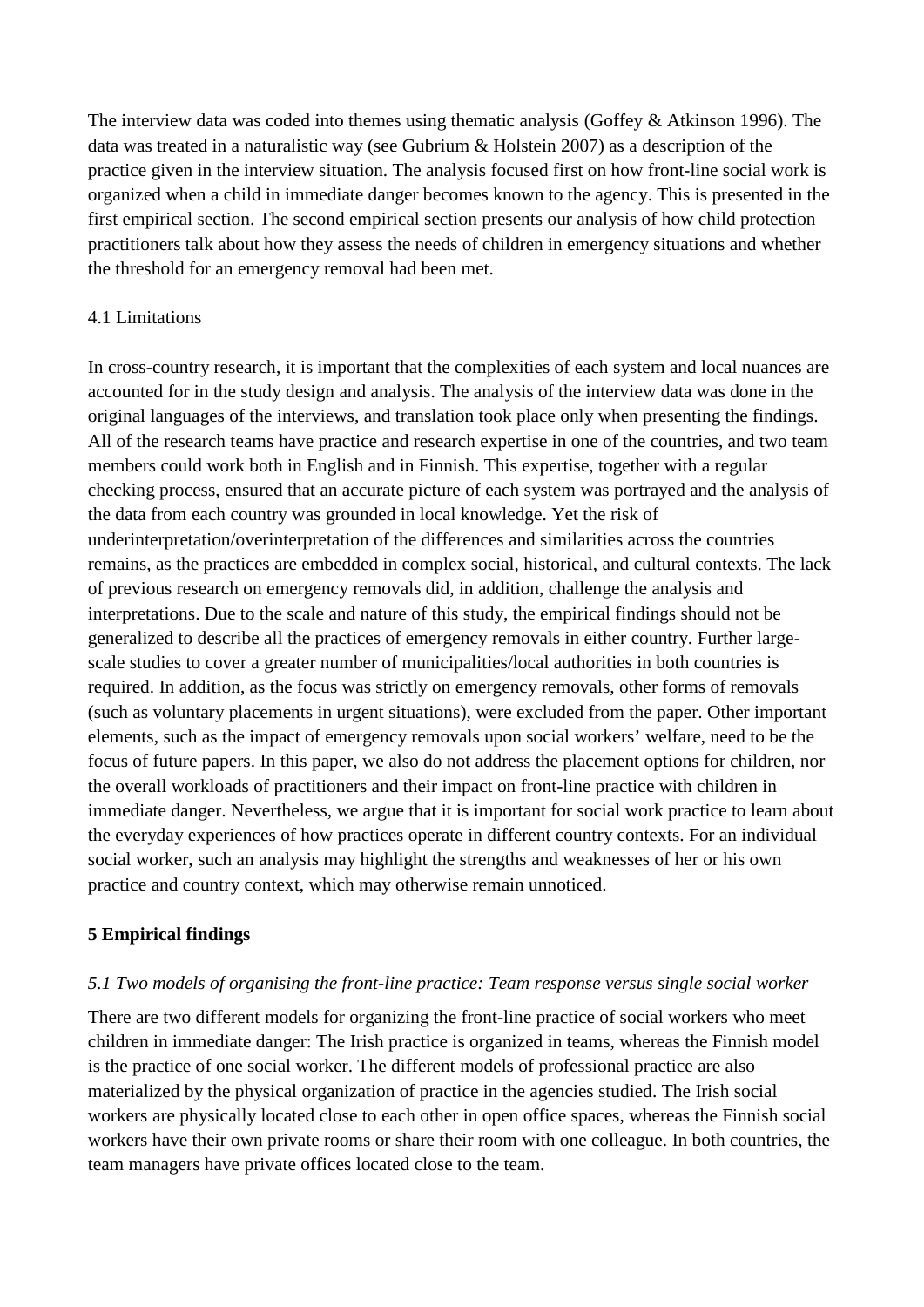The Irish team-based practice functions, in general, as follows. For new referrals, the team manager calls up the team and organizes the different tasks for each team member to assess a child's situation. Several social workers work together in order to collect information, write documents, and meet the parties involved. In the end, the manager makes the decision based on the information and proposal given by the social worker team about whether to proceed to court, whether voluntary care can be agreed on, or whether the child's needs could be met otherwise, with the child staying at home with an agreed safety plan. This model creates a *team response,* as stated by one interviewee:

> *In emergency situations like I said it'll be a team response. It's [that] there is so much work to be done and it needs to happen so quickly. There is a mountain of paperwork to be done: there's getting in contact with the fostering service to try and get a foster family. I suppose we'll do that earlier on, we'll give them a warning earlier on. There's possibly being with a child and interviewing the child. There's involving the Gardaí [police] if there's criminal [issue] … if we have information that a crime's been disclosed. There's having to … hear the parents, there's ringing the solicitor to see if there's a court available to try and get us a slot, an early slot in the court, to try and gather information for instance that we may already know about the family. There's an awful lot of work to be done at that time, so, it will be a team response. (Team leader, Interview 9, Ireland)*

This extract summaries the typical Irish team response evident in all interviews: It is an intense process in which the work is divided between the team members in order to assess the child's situation thoroughly. The team-based approach also means that the overall the responsibility of decision making and the pressure of the workload are shared.

The Finnish model rests formally on the single practitioner making the assessment and eventually the decision, as mandated by legislation. Nevertheless, social workers often work in pairs, and there is easy of access if they wish to consult their partner and also wish to consult other colleagues or a team leader for their opinion. Some practitioners actively consult the team leaders for their opinions and instructions, especially in complex situations, and the views of the team leaders are seen as being important:

> *It is, after all, a big decision for the child and the family. It´s best for all the participants and for my own legal protection that there is another person making the assessment and possibly managers' support … obviously it is not possible every time. (Social worker, Interview 2, Finland)*

As the social worker points out in this extract, it is not every child whose case is dealt with by several practitioners. The interviewee accepts the situation as it is: "Obviously it is not *possible*  every time". The standard is one single social worker working with the child in immediate danger, and other colleagues' or a team leader's involvement is a deviation from the standard. The team leaders become involved later if the parents or a child appeals the decision: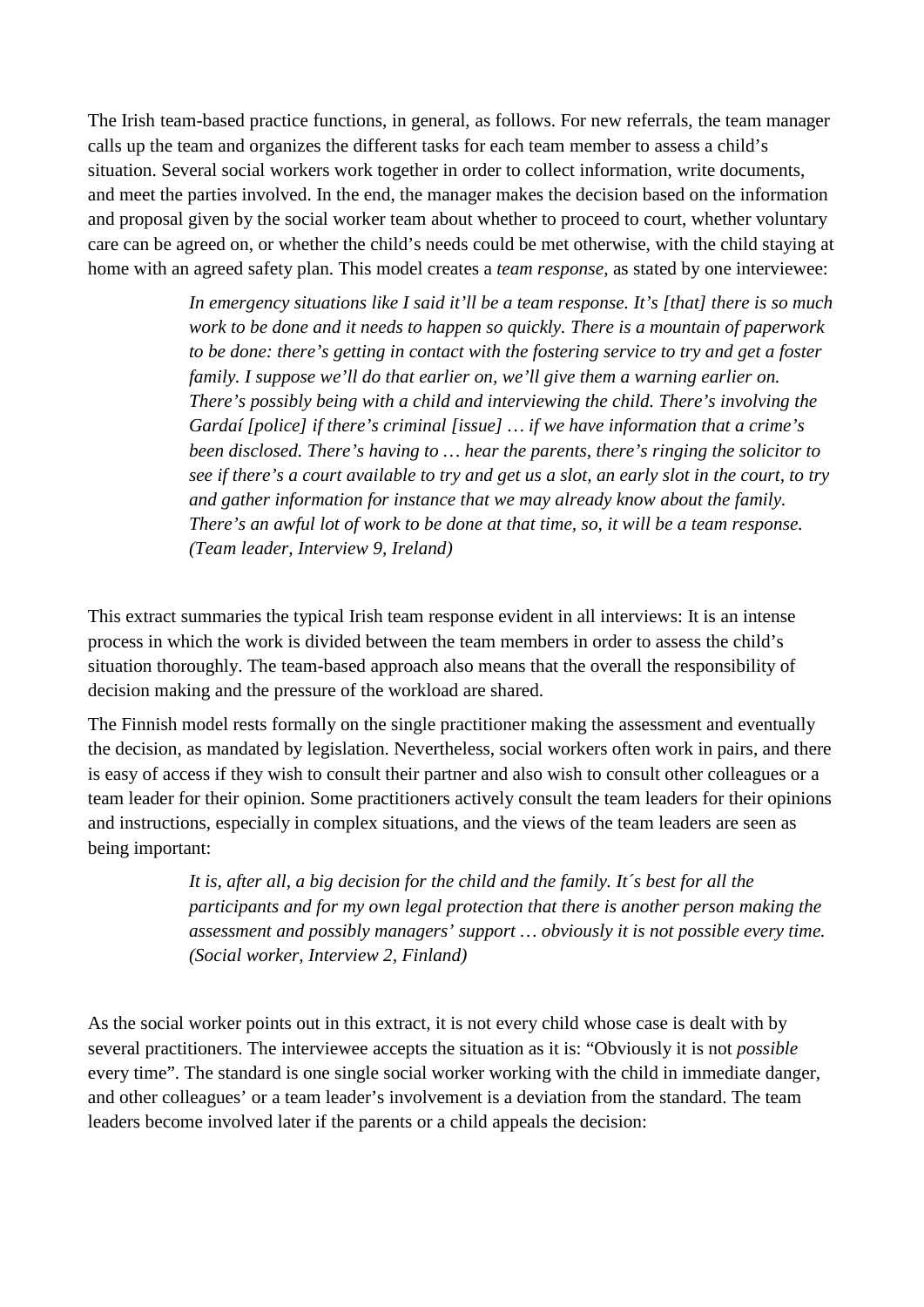*Well, a manager´s opinion is required afterwards in cases where someone has appealed or something else like that. Our manager would not particularly get involved otherwise. (Social worker, Interview 4, Finland)*

In this and the previous interview extract, the model of one social worker working with the children in immediate danger is vulnerable from a legal point of view. First, the social worker's legal protection was mentioned, and then the likelihood of the appeal made by parents and/or children was mentioned. Yet it remains the choice of the social worker to ask another practitioner to become involved.

# **5.2 Assessments and decisions in front-line practice**

Social work assessments include a variety of negotiations of thresholds and constant sense-making of the child's situation (Helm 2016; Platt & Turney 2013; Saltiel 2015). The making of a formal decision about emergency removals includes the use of statutory authority. In the two models of front-line practice described above, the Irish teams make assessments of the child's situation and decide whether to take the case to the court or not, whereas the single Finnish social worker makes both the assessment and the formal decision of the emergency removal. Consequently, social workers' tasks in these countries differ considerably. The Finnish social worker is the ultimate decision maker, making a professional assessment of the child's situation *and* making a decision with public power. In the case of a child in immediate danger in Ireland, the case is presented to a judge in the District Court who undertakes an independent test of the evidence and weighs the evidence against the ECO threshold. We now describe in more detail how the tasks are carried out and viewed by the practitioners in these two models.

In their teams, the Irish social workers collect information and assess the children's situations with reference to the ECO criteria. Tasks are divided, and information collected, shared, and tested by the team and the team leader. Shared assessment and the delegation of tasks are an important part of practice: Emergency situations require processes that are rapid, as the "window" for decisionmaking is short. If there is a reason to think that an emergency removal is required, the court proceeding is normally on the same day. The decision to bring an application for an emergency order to the court is ideally required by midday due to the courts' timetable. If the team is unable to gather enough evidence before this time, the decision-making is shifted to the next day. Awareness of the tight time schedule is embedded in the assessment work:

> *If an emergency comes in, I suppose the first thing we usually do is have a meeting in the office. The team leader and maybe two, three social workers, usually a few people are involved. Then we would sit down and discuss the process. We all know that court has to happen within 24 hours. (Social worker, duty team, Interview 5, Ireland)*

Even when a single social worker does some parts of the assessment, the assessment is tested with colleagues and a team leader. In the extract below, the social worker describes what she or he has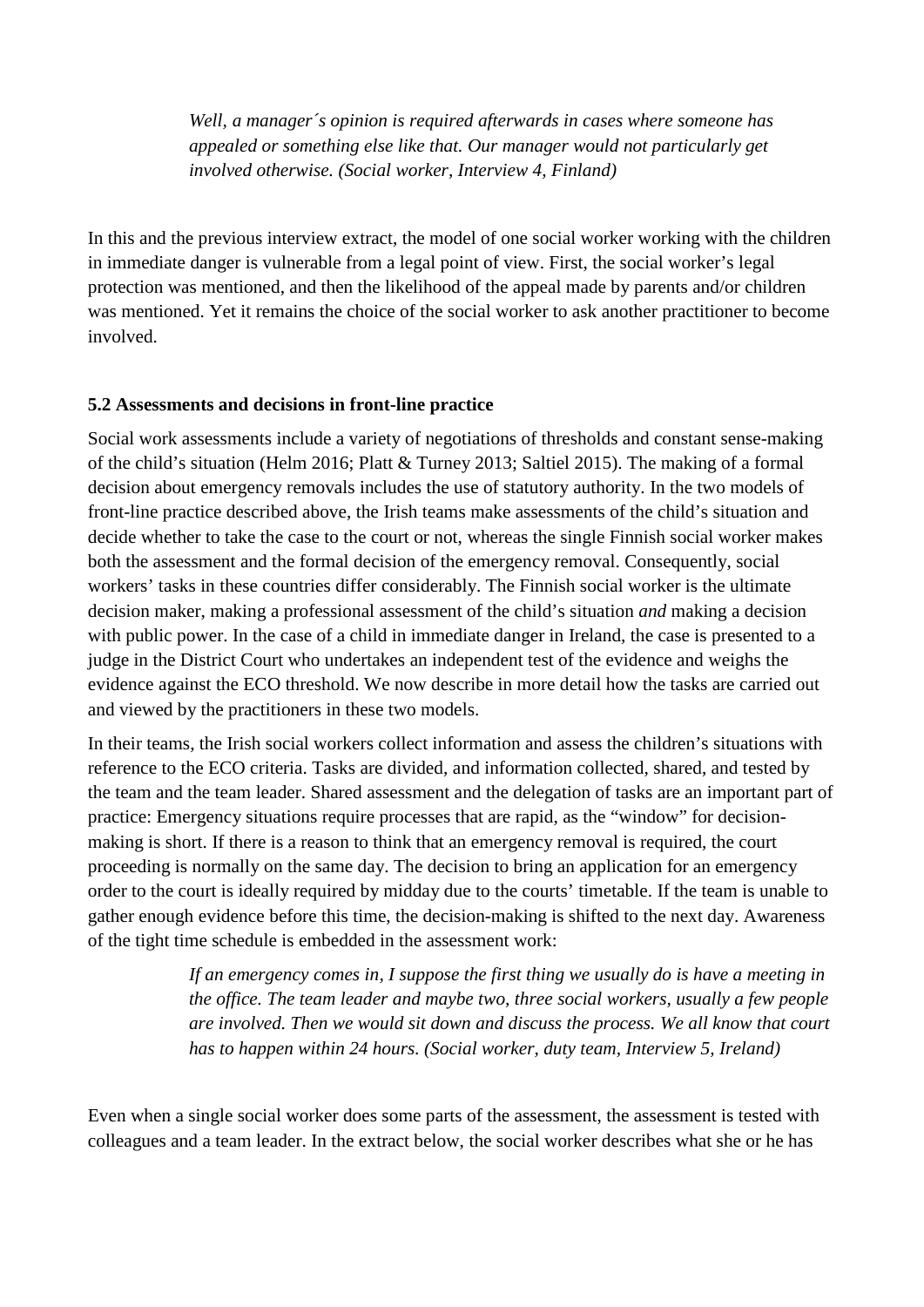done and how the team and the leader became involved in assessing the nature of the information and his or her view:

> *You got an emergency in and like I was saying you go out and you meet the child and you meet with the parent. Then you phone in and you say this information: this child needs to come into care and I want to do this, and you just would let them (team leader and colleagues) know. And then obviously they´ll listen to your information and if they have any objections if they said, look there´s a gap in the information here you need to go get that, then you follow that direction. (Interview 2, social worker, Ireland)*

The team leader may also be actively involved in the process of collecting information, as was described by one team leader:

> *I do go on the visits with them, I do sign off on everything, I do tell them, email me, text me… (Team leader, Interview 6, Ireland)*

When collecting information about the child's situation, social workers weigh up the potential harm to a child if they stay with her or his family, and also the harm if the child is removed. The struggle of how to correctly make sense of and assess what can sometimes be incomplete information or evidence is often described by social workers in both countries. However, it is especially the Irish social workers who make a distinction between "soft" and "hard" evidence and how important it is to get hard evidence (facts) instead of impressions or hearsay. They also emphasize more the shared elements of testing information. Shared testing is done, although the team leaders make the judgement about the information available. This is highlighted in the following quotation:

> *And I do it in consultation with them. I say, "What do you believe should be done here?" and usually we`d be at the same page, and I question them in certain things or I`d ask them to go back to get more information on certain things before I make my decision. But ultimately, I´m the one who´s making the decision. (Team manager, Interview 1, Ireland)*

Very differently from their Irish colleagues, a single social worker in Finland collects and examines the information for both the assessment and decision about the removal, writes the documents – including the formal removal decision – and decides about the placement. She or he might eventually take the child to the emergency foster home or institution. Sometimes, the tasks are shared, especially in complex cases. Also, the younger and less experienced the social workers are, the more they consult their colleagues. Younger social workers expressed their wish to learn from their more experienced colleagues how to assess the child's situation and how to map the assessment onto the threshold criteria. If there is a colleague involved in the process, there is more confidence in the decisions made. The quality of assessment can also be improved by disagreement, articulated by other social workers; in these situations, the social worker in charge of the case needs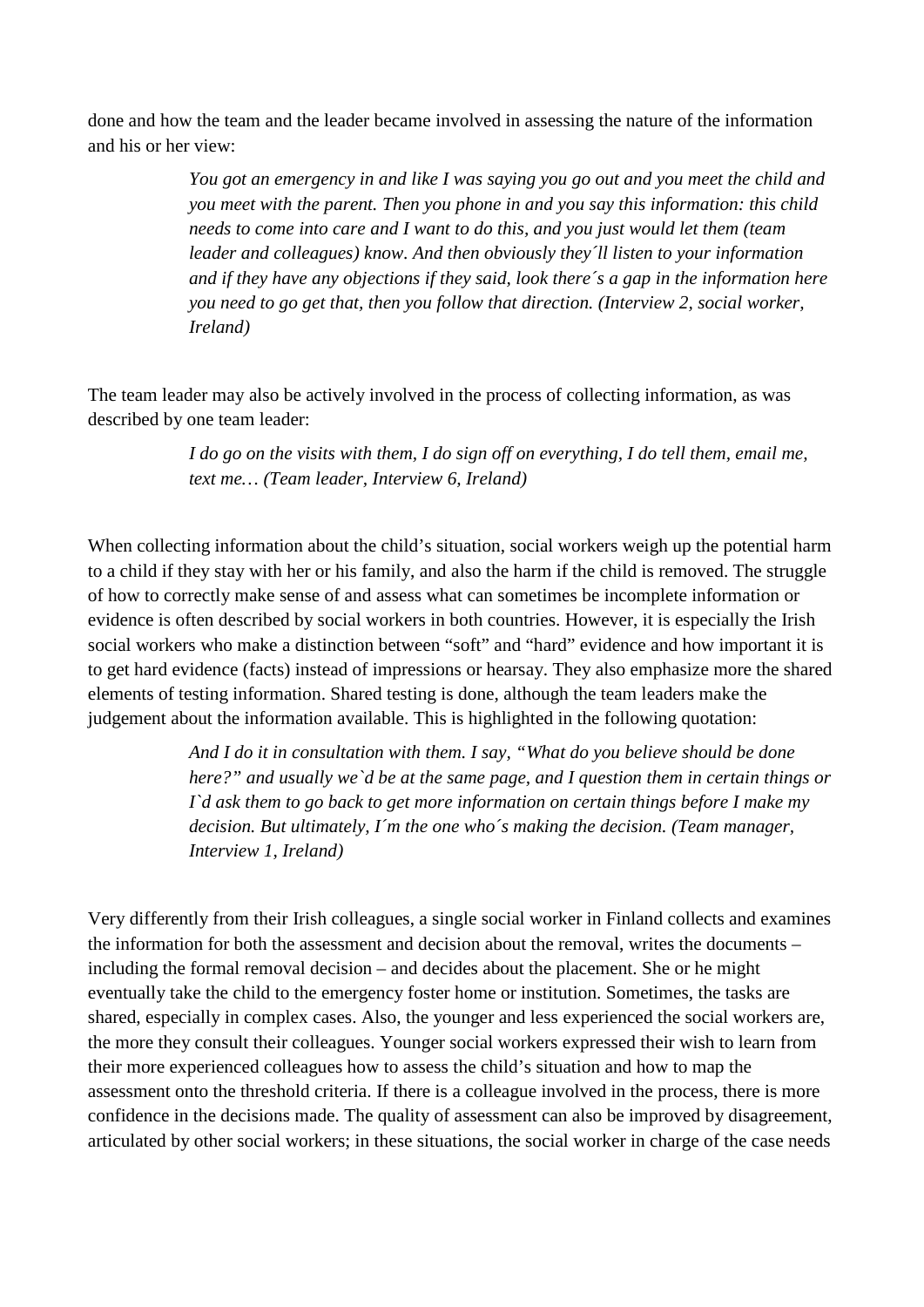to rethink her or his view of the case. A shared understanding of the situations can be equally important:

> *It's so important that you have an opportunity to discuss… Maybe you need some kind of a confirmation from your pair and manager when you are uncertain. (Social worker, Interview 5, Finland)*

In situations in which the social workers were not quite certain whether the child was in immediate danger, the Finnish social workers employed a strategy of separating the assessment from the decision; here we call these "planned emergency removals". We did not come across such planned emergency removals in the Irish system. In planned emergency removals, the assessment is made much earlier than the actual decision. The child is typically known to child welfare services for a longer period of time, and her or his situation had been assessed several times. The situations have been such that it had not quite met the criteria for a child protection removal, but then there was a crisis which trigged a decision, like the one described below:

> *If the situation has been acute, in some cases the crises situation can be relieving, as finally it´s possible to somehow go forward. Maybe you have considered the out-ofhome placement for a longer time and then there is an emergency situation; it is an opportunity to act. (Social worker, Interview 16, Finland)*

The crisis could be of different kinds: A teenager known to the agency due to several child welfare notifications runs away from school and is found heavily drunk, and this new information could bring the case across the threshold. In such cases, the social worker would already have quite a lot of information about the child and the family, and the decision would be based on the existing information, in addition to the new situation of immediate danger. For the social worker who is solely in charge of the child's removal, a crisis in the child's life may be "a relief", as stated in the previous extract. The new event, can be a tipping point, a trigger (Kettle 2017; Storhaug et al. 2018), which makes the decision for an emergency removal clearer. This trigger may have similar meaning as "hard evidence" referred to by the Irish interviewees to help and streamline the professional judgement of the case.

Both Irish and Finnish social workers talked about shortage of time in which to do the tasks required. If there was not enough time to collect information and test it; social workers would sometimes extend their working hours to become certain that the child was safe. The Irish social workers make a safety plan for the child if they run out of time to get the case to the court. The safety plan may include a solution that an adult, familiar to the child, agrees to take care of the child until the next day. An Garda Síochána may also be involved in monitoring the situation overnight. The Finnish social workers instead call the social workers in emergency services who work at night and weekends and ask them to continue working with the child after their working hours. In turn, the social workers doing night or weekend work can pass the child to the daytime social workers if the case is not finished during their working shift. This means that the agency hours do not restrict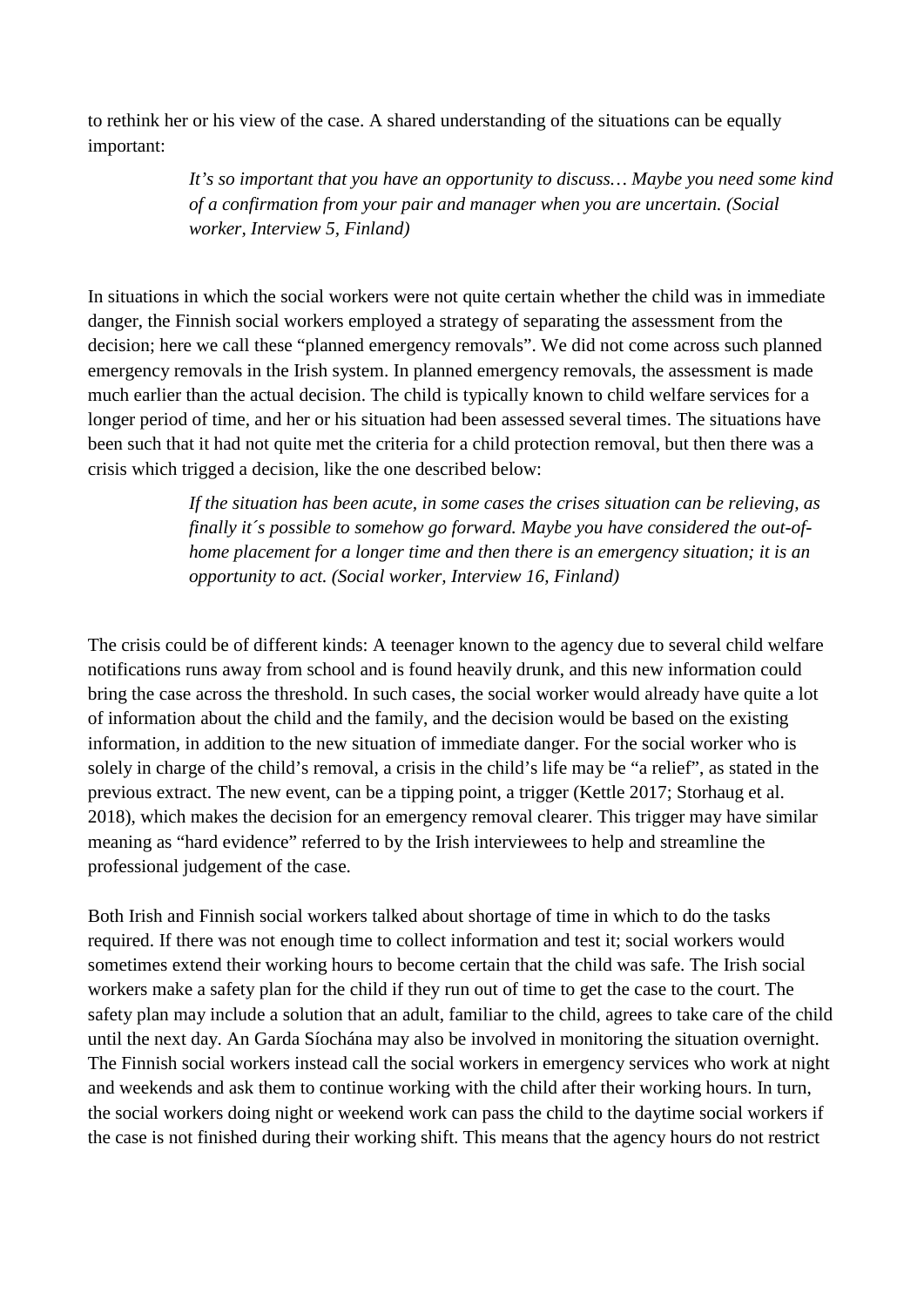the work done with the child: There is always a social worker to assess the situation and make a removal decision if needed.

## **6 Discussion and concluding comments**

When a child is in immediate danger, the child protection system needs to act quickly. The Irish team-based response is organized in such a way that it is efficient in collecting the information, testing it, and taking it quickly forward to the court. This organizational model also provides a platform for constant reflection for practitioners in which the information, thresholds, and evidence are tested, and the assessment workload is shared. The Finnish system of a single social worker relies on the psychosocial expertise of the practitioner. It can also be quick and free from strict time frames as the social worker can make the removal decision by herself or himself. There should also always be a social worker taking care of a child known to be in immediate danger as the services are available 24/7.

The interviews with the social workers highlighted some weak points in their systems. The Irish response is not flexible enough to meet children's needs in the later hours of the day or at weekends, leaving the responsibility for taking care of the child to police officers with the support of a telephone-based social worker for support if necessary or to relatives and friends implementing a safety plan. For a child in immediate danger and also needing psychosocial support, there may also be weaknesses in the police response (see Shannon 2017). Police officers with varying experience of child protection have to decide how to deal with children at risk, often without sufficient training. The quality of the Finnish responses can be threatened by the practice of relying on one single social worker and her or his understanding of the case. The thresholds, for example, can vary between social workers due to the lack of shared practices, which increases the variability of decisions within the country, often seen as being a critical element for sound decision making (Keddell 2014). In the stressful situations of emergency removals, the wide area for discretion may make social workers feel vulnerable, leading them to look for a consultation with their colleagues and team leaders. The shared practice is not, however, a standard practice as it is in Ireland. The vulnerability of the Finnish practice is highlighted when compared to the Irish way of organizing the front-line practice, which emphasizes the shared elements: verbalizing the different elements of information, doubts, and concluding assessments. The shared model is also likely to decrease the emotional burden on social workers related to these emergency removals.

In sum, we have shown above how differently these two child protection systems respond to children in child protection emergencies in front-line practice. The responses mirror the overall features of the countries' approaches to children and families in vulnerable situations. The Irish child protection system sets high criteria for services in child protection in general. This is reflected in an intense, time aware, and shared model of emergency removals, employing the court as a decision maker. The Finnish child protection system in general provides services at a low threshold, and a single social worker is given a wide area of discretion and time frame to work with children. The finding that Ireland has a significantly lower number of emergency removals than Finland may be related to the high thresholds for removals and the constitutional protection afforded to the family in Ireland. The differences in volume follow, after all, the overall pattern of out-of-home care in both countries. This study's findings certainly pose a question for future studies: What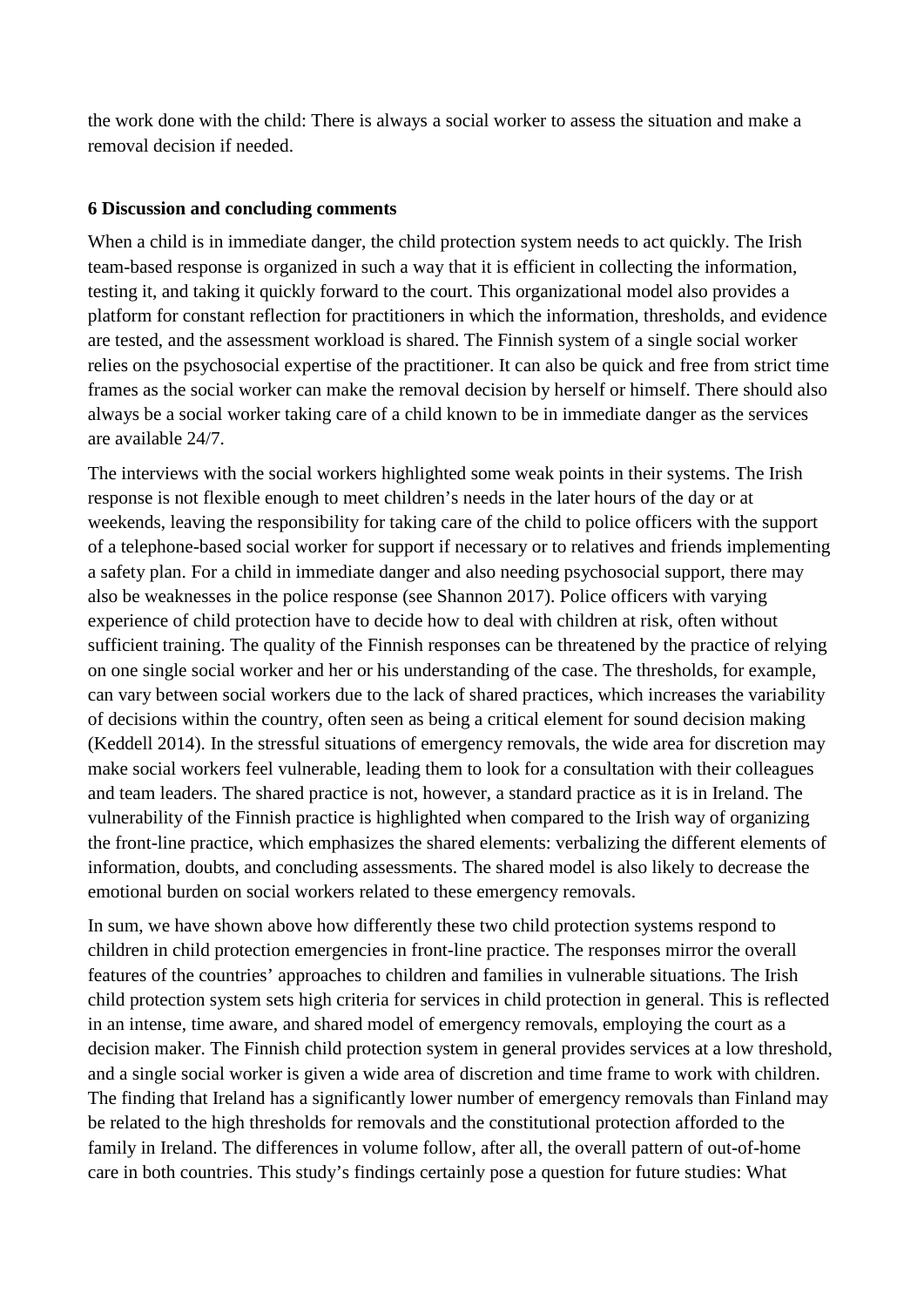approach to emergency removals best supports a child's right to protection in immediate danger in the best and most humane way? The everyday professional practices of responding to an immediate danger to a child allows us to see some of the interconnections between social workers' tasks, models of decision-making, values, and the orientation of each child welfare system towards children and families, which is shaped by – and which may also shape – national child protection legislation and policy.

# **References**

Baugerud, G., & Melinder, A. (2011) Maltreated Children`s Memory of Stressful Removals from Their Biological Parents. *Applied Cognitive Psychology,* 26(2), 261-270.

Berrick, J., Peckover, S., Pösö, T., & Skivenes, M. (2015) The formalized framework for decision making in child protection care orders: A cross-country comparison. *Journal of European Social Policy,* 25(4), 366-378. doi:10.117770958928715594540

Berrick, J., Dickens, J., Pösö, T. & Skivenes, M. (2016) Time, institutional support and quality of decision making in child protection care orders: A cross-country analysis. *Human Service Organizations: Management, Leadership & Governance.*  <http://dx.doi.org/10.1080/23303131.2016.1159637>

Burns, K., Pösö, T., & Skivenes, M. (Eds.) (2017a) *Child Welfare Removals by the State: A Cross-Country Analysis of Decision- Making Systems.* New York: Oxford University Press.

Burns, K., O`Mahony, C., Shore, C., & Parkes, A. (2017b) Child removal decision-making systems in Ireland: Law, policy and practice. In K. Burns, T. Pösö & M. Skivenes (Eds.) *Child Welfare Removals by the State: A Cross-Country Analysis of Decision-Making* Systems (pp. 146-173). New York: Oxford University Press.

Burns, K., O`Mahony, C., Shore, C., & Parkes, A. (2018) What social workers talk about when they talk about child care proceedings in the District Court in Ireland. *Child and Family Social Work,* 23 (1), 113-121.

Child and Family Agency (2017a) *Annual Report 2016*. Dublin: Tusla, Child and Family Agency.

Child and Family Agency (2017b) *Annual Review on the Adequacy of Child Care and Family Support Services Available 2015*. Dublin: Tusla, Child and Family Agency.

Coffey, A. & Atkinson, P. (1996) Making sense of qualitative data: Complementary research strategies. Thousand Oaks: Sage.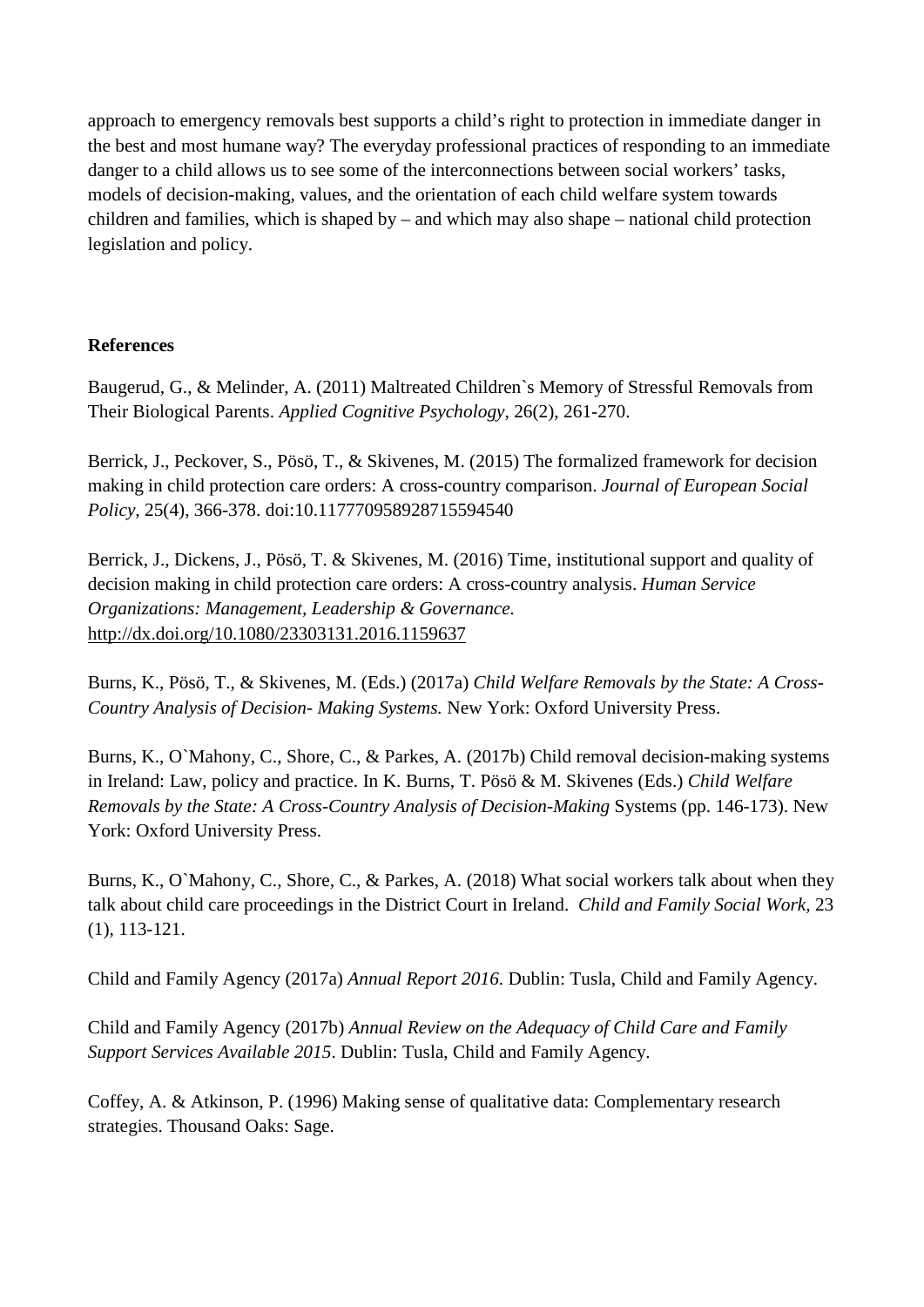Coulter, C., Colfer, L., Healy, K., & MacMahon, M. (2015) *Final Report. Child Care Law Reporting Project.* Available at <http://www.childlawproject.ie/interim-reports/> (accessed 5<sup>th</sup> June 2017).

Courts Service (2017) *Courts Service Annual Report 2016*. Dublin: Courts Service.

Dingwall, R., Eekelaar, J., & Murray, T. (2014) *The Protection of Children.* 2nd ed. New Orleans: Quid Pro Books.

Eydal, G. & Kröger, T. (2010) Nordic family policies: constructing contexts for social work with families. In H. Forsberg & T. Kröger (eds.) *Social Work and Child Welfare* Politics. Bristol: The Policy Press, 11–28.

Forsberg, H. & Toivonen, V. (2018) The future of the family as envisioned by young adults in Ireland. *Journal of Youth Studies*, 21(6), 765–779.

Glisson, C., Philip G., & Williams, N. (2012) Assessing the organizational social context (OSC) of child welfare system: implications for research and practice. *Child Abuse & Neglect*, 36(9), 621- 632.

Gubrium, J. & Holstein, J. (1997) *The New Language of Qualitative Method.* New York, USA: Oxford University Press.

Helm, D. (2011) Judgement or assumptions? The role of analysis in assessing children and young people`s need. *British Journal of Social Work*, 41(5), 894-911.

Helm, D. (2016) Sense-making in a social work office: an ethnographic study of safeguarding judgements. *Child and Family Social Work,* 21(1), 26-35.

Keddell, E. (2014) Current Debates on Variability in Child Welfare Decision-Making: A Selected Literature Reviews. *Social Sciences* 3, 916–940. Doi: 103390/socsci34040916.

Kettle, M. (2017) The tipping point: fateful moments in child protection. *Child and Family Social Work*, 22(4), 31-39.

Kuntainfo (2015) Lastensuojelun kiireellistä sijoitusta koskevat muutokset 1.1.2016 [Information to the municipalities 2015. The changes regarding emergency placements in child welfare 1.1.2016]. Available at [http://stm.fi/documents/1271139/1427058/Kuntainfo\\_8\\_2015.pdf/ce4381e3-f413-](http://stm.fi/documents/1271139/1427058/Kuntainfo_8_2015.pdf/ce4381e3-f413-4c06-945e-73ede882b565) [4c06-945e-73ede882b565](http://stm.fi/documents/1271139/1427058/Kuntainfo_8_2015.pdf/ce4381e3-f413-4c06-945e-73ede882b565) (accessed 12th December 2017).

Lamponen, T. (2016) Kiireellinen sijoitus vai minihuostaanotto? [The emergency placement or a small care-order decision?] In R. Enroos, T. Heino & T. Pösö (Eds.) *Huostaanotto. Lastensuojelun vaativin tehtävä [Care order. The most demanding task in child protection]* (pp.126-140). Tampere: Vastapaino.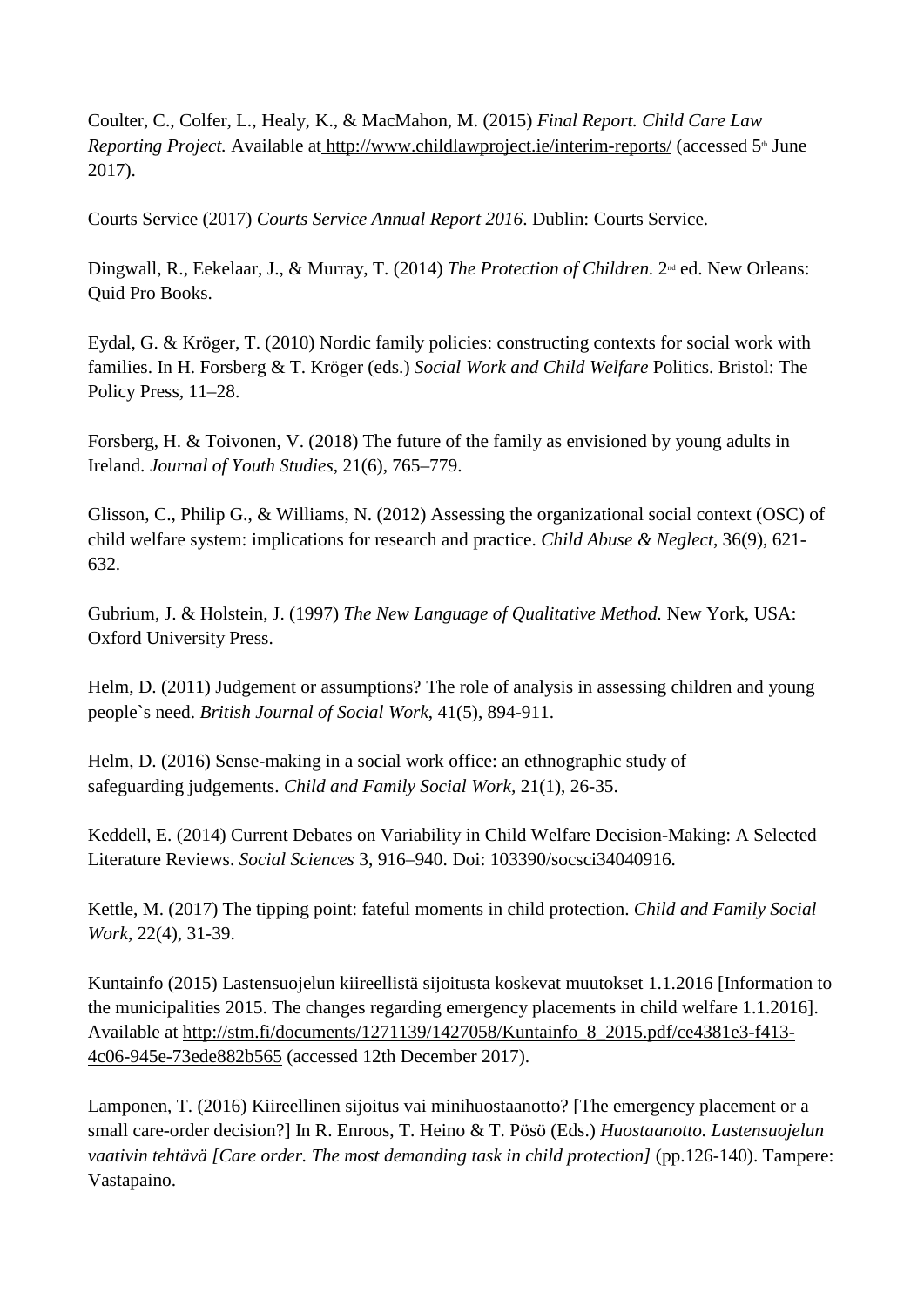Lastensuojelu (2016) [Child Welfare 2015] Statistical report 43/2017. Helsinki: Terveyden ja hyvinvoinnin laitos.

Lastensuojelulaki 417/2007. [Child Welfare Act] Available at http:/[/www.finlex.fi](http://www.finlex.fi/) (accessed 17<sup>th</sup> March 2016).

LeBlanc, V., Regehr, C., Shlonsky, A. & Bogo, M. (2012) Stress responses and decision making in child protection workers faced with high conflict situations. *Child Abuse & Neglect,* 36, 404-4012.

Masson, J. (2002) Police protection- protecting whom? *Journal of Social Welfare and Family Law*, 24(2), 157-173.

Masson, J., McGovern, D., Pick, K., & Winn Oakly, M. (2007) *Protecting Powers. Emergency Interventions for Children`s Protection*. Chichester: John Wiley.

Masson, J. (2010) Emergency protection: the impact of court control on safeguarding children. *Family Law*, 40, 1088-1093.

O`Mahony, C. Burns, K., Parkers, A., & Shore, C. (2016a) Representation and participation in child care proceedings: what about the voice of the parents? *Journal of Social Welfare and Family Law,* 38(3), 302-322.

O`Mahony, C. Burns, K., Parkers, A., & Shore, C. (2016b) `Child care proceedings in nonspecialist courts: the experience in Ireland`. *International Journal of Law Policy and the Family,* 30, 131-157.

Parkes, A, Shore, C., O`Mahony, C, & Burns, K. (2015) `The right of the child to be heard? Professional experiences of child care proceedings in the Irish District Court`. *Child and Family Law Quarterly*, 27(4), 423-444.

Platt, D., & Turney, D. (2013) Making threshold decisions in child protection: A Conceptual analysis. *British Journal of Social Work*, 6(1), 1472-1490.

Pösö, T., Huhtanen, R. (2017) Removals of children in Finland: a mix of voluntary and involuntary decisions. In K. Burns, T. Pösö & M. Skivenes (Eds.) *Child Welfare Removals by the State: A Cross-Country Analysis of Decision- Making Systems* (pp. 18-39). New York: Oxford University Press.

Saltiel, D. (2016) Observing front line decision making in child protection. *British Journal of Social Work*, 46(7), 2104-2119.